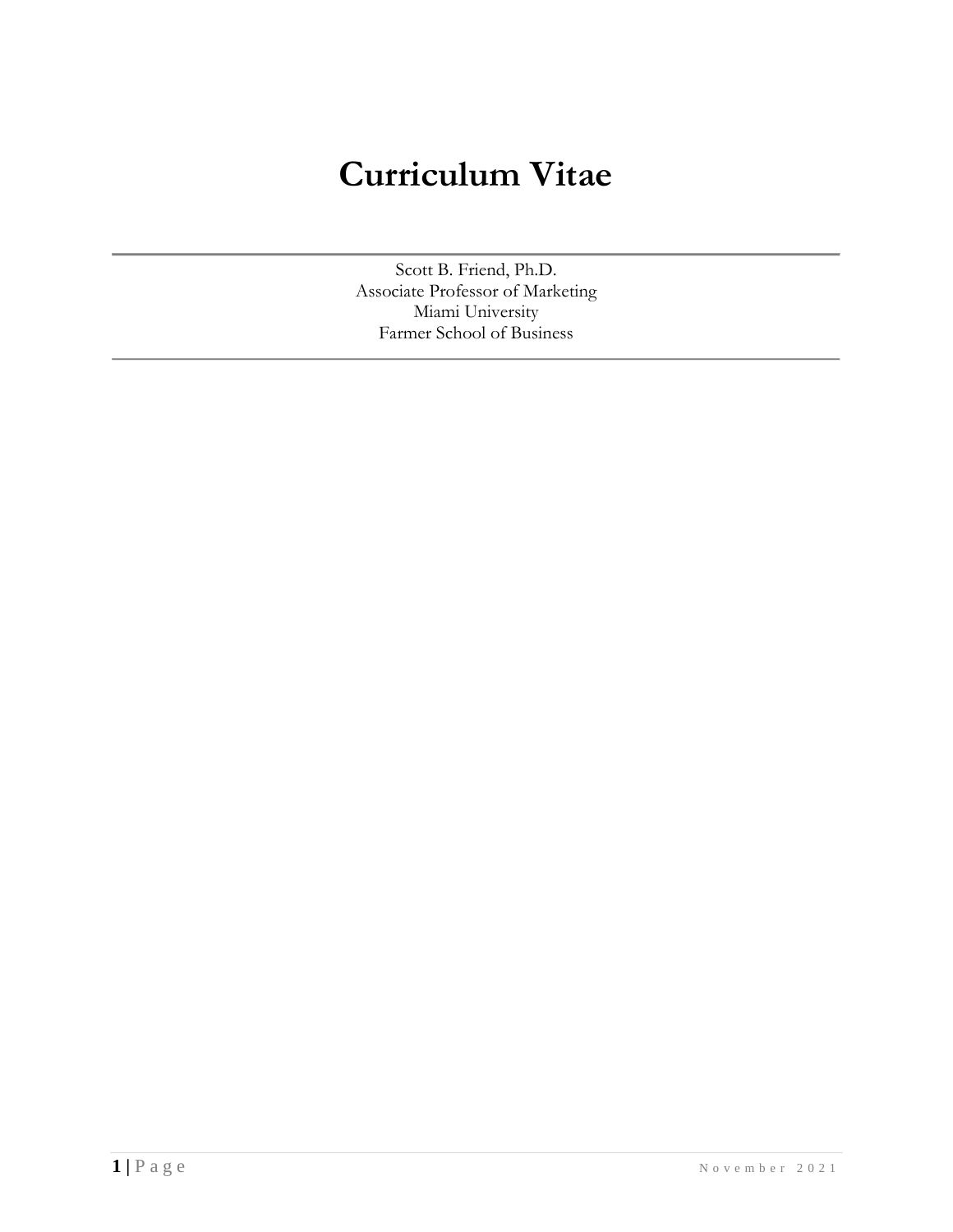# **Scott B. Friend, Ph.D.**

Associate Professor of Marketing **·** Miami University **·** Farmer School of Business

Farmer School of Business **·** 800 E. High Street **·** Oxford, Ohio 45056 friendsb@miamioh.edu **·** 513.529.3924

#### **Education**

**Doctor of Philosophy·** Georgia State University **·** Atlanta, Georgia *Concentration:* Marketing

**Master of Science · Georgia State University · Atlanta, Georgia** *Major:* Marketing

**Bachelor of Business Administration ·** University of Georgia **·** Athens, Georgia *Major:* Marketing **·** *Minor:* Psychology

# **Academic Experience**

#### **Miami University · Oxford, Ohio**

*Associate Professor of Marketing* (August 2019 – present) *Assistant Professor of Marketing* (August 2015 – August 2019)

**University of Nebraska-Lincoln ·** Lincoln, Nebraska *Assistant Professor of Marketing* (August 2010 – May 2015)

*Assistant Director, Center for Sales Excellence* (May 2014 – May 2015)

**Georgia State University ·** Atlanta, Georgia

*Part-Time Instructor of Marketing* (August 2009 – May 2010) *Graduate Teaching Assistant* (August 2007 – July 2009)

# **Research & Publications**

#### **Publications:**

- Malshe, Avinash, Douglas E. Hughes, Valerie Good and **Scott B. Friend** (2021). "Marketing Strategy Implementation Impediments and Remedies: A Multi-Level Theoretical Framework within the Sales-Marketing Interface." *International Journal of Research in Marketing*, In Press.
- Peterson, Robert M., Avinash Malshe, **Scott B. Friend** and Howard Dover (2021). "Sales Enablement: Conceptualizing and Developing a Dynamic Capability." *Journal of the Academy of Marketing Science*, 40 (3), 542-565.
- Ranjan, Kumar Rakesh and **Scott B. Friend** (2020). "An Integrative Framework of Sales Ecosystem Well-Being." *Journal of Personal Selling & Sales Management; Special Issue – Systematic and Holistic Perspectives on Sales Theory*, 40 (4), 234-250.
- Crosno, Jody, Robert Dahlstrom and **Scott B. Friend** (2020). "Assessments of Equivocal Salesperson Behavior and Their Influences on the Quality of Buyer-Seller Relationships." *Journal of Personal Selling & Sales Management*, 40 (3), 161-179.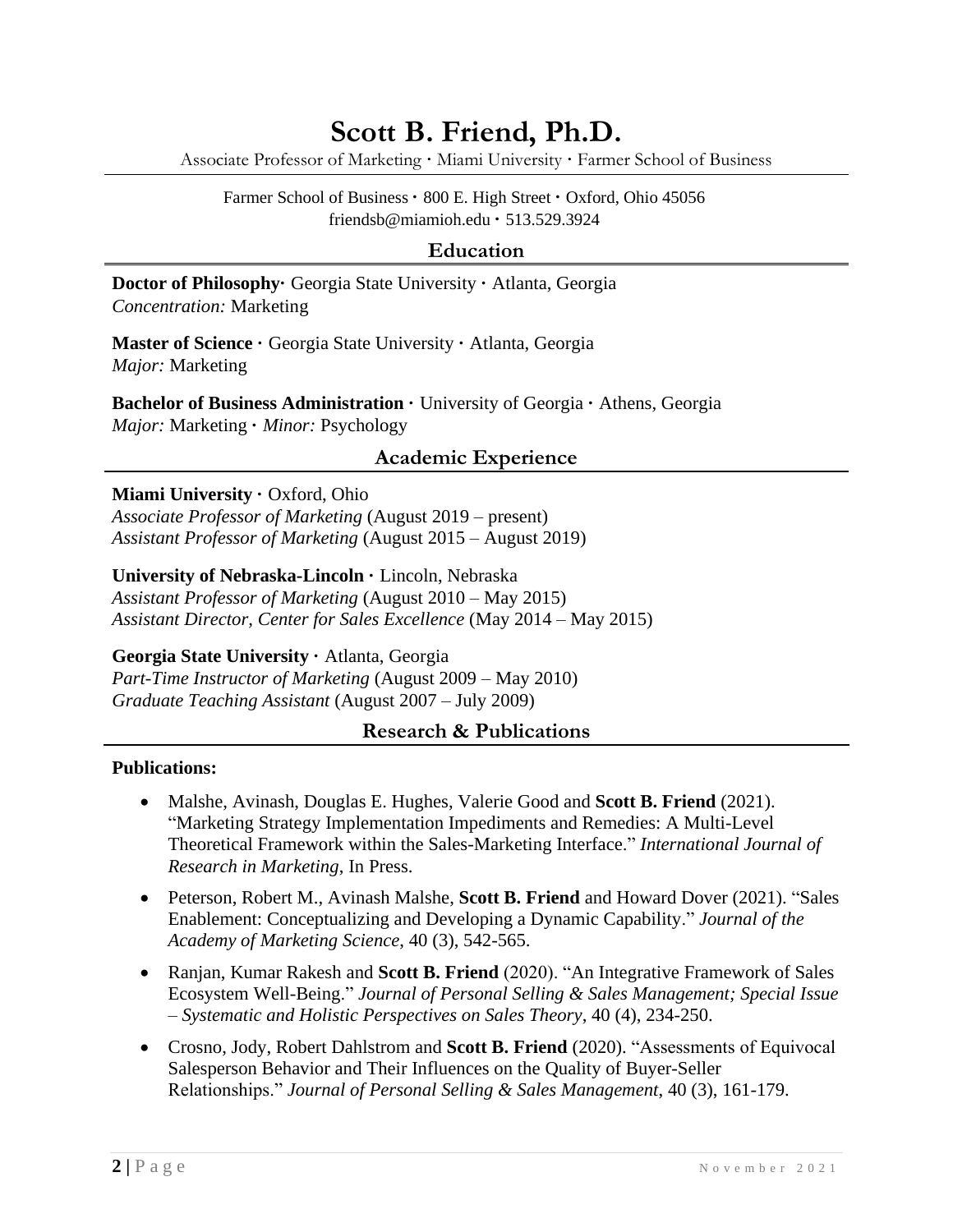- **Friend, Scott B.**, Jeff S. Johnson and Kumar Rakesh Ranjan (2020). "An Antecedent and Contingent Outcome Model of Fail Fast Strategy in Sales Force Management." *Industrial Marketing Management*, 87, 106-116.
	- o 2018 Sales Education Foundation / Neil Rackham Research Grant Program
- **Friend, Scott B.**, Fernando Jaramillo and Jeff S. Johnson (2020). "Ethical Climate at the Frontline: A Meta-Analytic Evaluation." *Journal of Service Research*, 23 (2), 116-138.
- **Friend, Scott B.,** Avinash Malshe and Gregory J. Fisher (2020). "What Drives Customer Re-Engagement? The Foundational Role of the Sales-Service Interplay in Episodic Value Co-Creation." *Industrial Marketing Management*, 84, 271-286.
- **Friend, Scott B.**, Kumar Rakesh Ranjan and Jeff S. Johnson (2019). "Fail Fast, Sell Well: The Contingent Impact of Failing Fast on Salesperson Performance." *Industrial Marketing Management*, 82, 265-275.
- Johnson, Jeff S, Gregory Fisher and **Scott B. Friend** (2019). "Crowdsourcing Service Innovation Creativity: Environmental Influences and Contingencies." *Journal of Marketing Theory and Practice,* 27 (3), 251-268.
- Skiba, Jennifer, Amit Saini and **Scott B. Friend** (2019). "Sales Manager Cost Engagement: Antecedents and Performance Implications." *Journal of Personal Selling & Sales Management*, 39 (2), 123-137.
- Johnson, Jeff S., Joseph M. Matthes and **Scott B. Friend** (2019). "Interfacing and Customer-Facing: Sales and Marketing Selling Centers." *Industrial Marketing Management*; *Special Issue – Sales Team Theory and Practice*, 77, 41-56.
- Malshe, Avinash and **Scott B. Friend** (2018). "Initiating Value Co-Creation: Dealing with Non-Receptive Customers." *Journal of the Academy of Marketing Science,* 46 (5), 895-920.
- **Friend, Scott B.**, Jeff S. Johnson and Ravipreet S. Sohi (2018). "Propensity to Trust Salespeople: A Contingent Multilevel-Multisource Examination." *Journal of Business Research*, 83 (1), 1-9.
- Malshe, Avinash, **Scott B. Friend,** Jamal Al-Khatib, Mohammed I. Al-Habib and Habiballah Mohamed Al-Torkistani (2017). "Strategic and Operational Alignment of Sales-Marketing Interfaces: Dual Paths within an SME Configuration." *Industrial Marketing Management*, 66 (1), 145-158.
- Johnson, Jeff S., **Scott B. Friend** and Hannah S. Lee (2017). "Big Data Facilitation, Utilization, and Monetization: Exploring the 3Vs in a New Product Development Process." *Journal of Product Innovation Management; Special Issue – Innovation in Data-Rich Environments*, 34 (5), 640-658.
	- o Included in *JPIM* virtual special issue Disruption Innovation: Conceptual Foundations, Empirical Evidence, and Research Opportunities in the Digital Age
- **Friend, Scott B.** and Jeff S. Johnson (2017). "Familiarity Breeds Contempt: Perceived Service and Sales Complacency in Business-to-Business Relationships." *Journal of Personal Selling & Sales Management; Special Issue – The Intersection of Professional Selling and Service*, 37 (1), 42-60.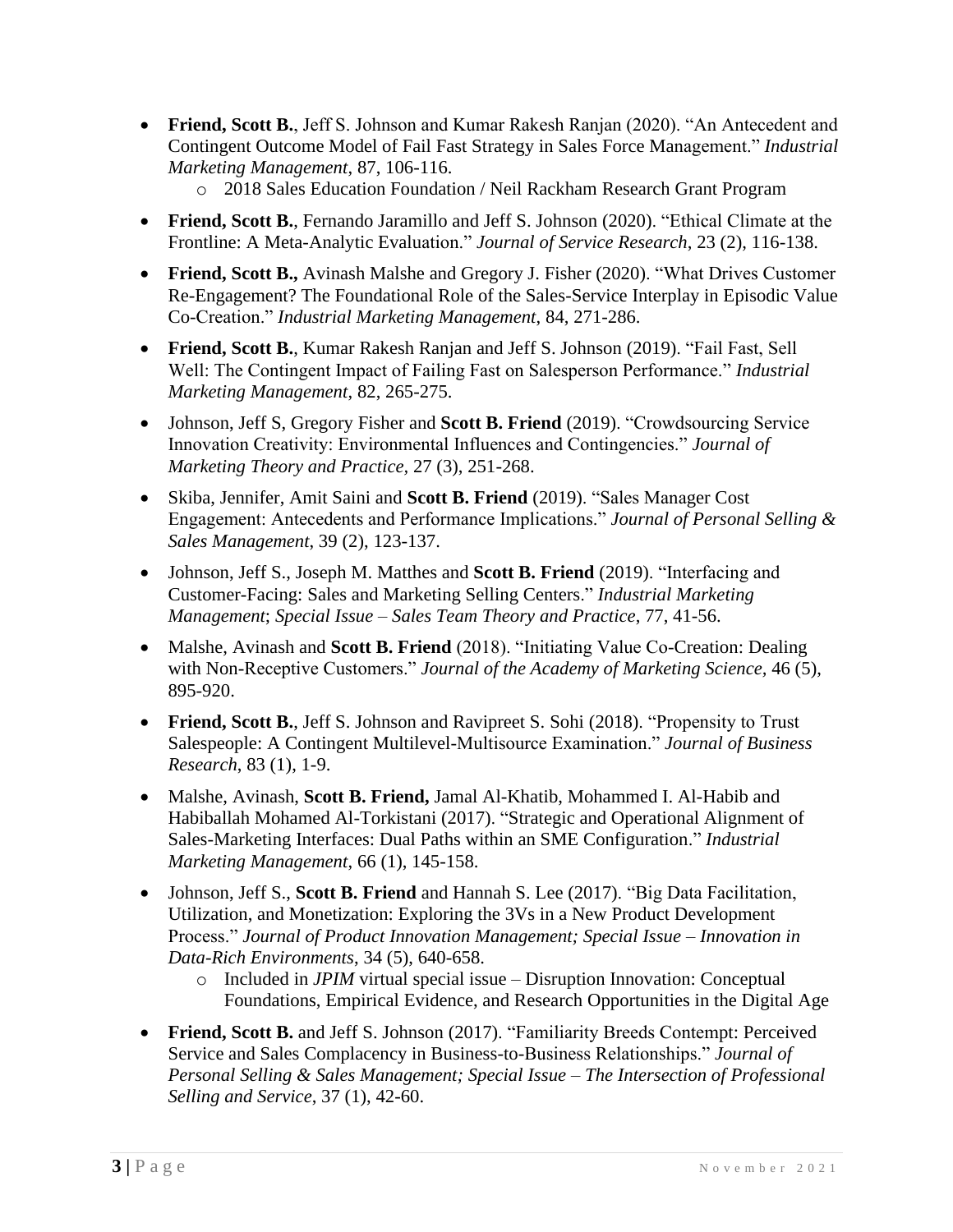- Meyer, Tracy, Donald C. Barnes and **Scott B. Friend** (2017). "The Role of Delight in Driving Repurchase Intentions." *Journal of Personal Selling & Sales Management; Special Issue – The Intersection of Professional Selling and Service*, 37 (1), 61-71.
- Cho, Yoon-Na, Brian N. Rutherford, **Scott B. Friend**, G. Alexander Hamwi and JungKun Park (2017). "The Role of Emotions on Frontline Employee Turnover Intentions." *Journal of Marketing Theory and Practice*, 25 (1), 57-68.
- Bradford, Shalonda, Brian N. Rutherford and **Scott B. Friend** (2017). "The Impact of Training, Mentoring, and Coaching on Personal Learning in the Sales Environment." *International Journal of Evidence Based Coaching and Mentoring,* 15 (1), 133-151.
- Skiba, Jennifer, Amit Saini and **Scott B. Friend** (2016). "The Effect of Managerial Cost Prioritization on Sales Force Turnover." *Journal of Business Research*, 69 (12), 5917- 5924.
- Johnson, Jeff S., **Scott B. Friend** and Avinash Malshe (2016). "Mixed Interpretations of Sales Proposal Signals." *Journal of Personal Selling & Sales Management*, 36 (3), 264- 280.
	- o 2016 Marvin Jolson Award for Best Contribution to Selling and Sales Management Practice in the *Journal of Personal Selling & Sales Management*
- Johnson, Jeff S., **Scott B. Friend** and Arvind Agrawal (2016)**.** "Dimensions and Contingent Effects of Variable Compensation System Changes." *Journal of Business Research*, 69 (8), 2923-2930.
- **Friend, Scott B.** and Avinash Malshe (2016). "Key Skills for Crafting Customer Solutions within an Ecosystem: A Theories-In-Use Perspective." *Journal of Service Research,* 19 (2), 174-191.
- Johnson, Jeff S., **Scott B. Friend,** Brian N. Rutherford and G. Alexander Hamwi (2016). "Absolute versus Relative Sales Failure." *Journal of Business Research*, 69 (2), 596-603.
- **Friend, Scott B.**, Jeff S. Johnson, Fred Luthans and Ravi Sohi (2016). "Positive Psychology in Sales: Integrating Psychological Capital." *Journal of Marketing Theory and Practice; Special Issue – Connecting Theory and Practice in Selling and Sales Management*, 24 (3), 306-327.
- Hartman, Nathaniel N., Brian N. Rutherford, **Scott B. Friend**, and G. Alexander Hamwi (2016). "Mentoring's Impact on Salesperson Job Satisfaction Dimensions." *Marketing Management Journal,* 26 (1), 35-50.
	- o 2016 Outstanding Article of the Year in *Marketing Management Journal*.
- **Friend, Scott B.** and Jeff S. Johnson (2015). "Implicit Measures in Sales Research." *Journal of Personal Selling & Sales Management,* 35 (1), 72-84.
- Johnson, Jeff S. and **Scott B. Friend** (2015). "Contingent Cross-Selling and Up-Selling Relationships with Performance and Job Satisfaction: An MOA-Theoretic Examination." *Journal of Personal Selling & Sales Management*, 35 (1), 51-71.
	- o Included in online article collection focusing on the psychology of work: <http://explore.tandfonline.com/page/beh/psychology-of-work>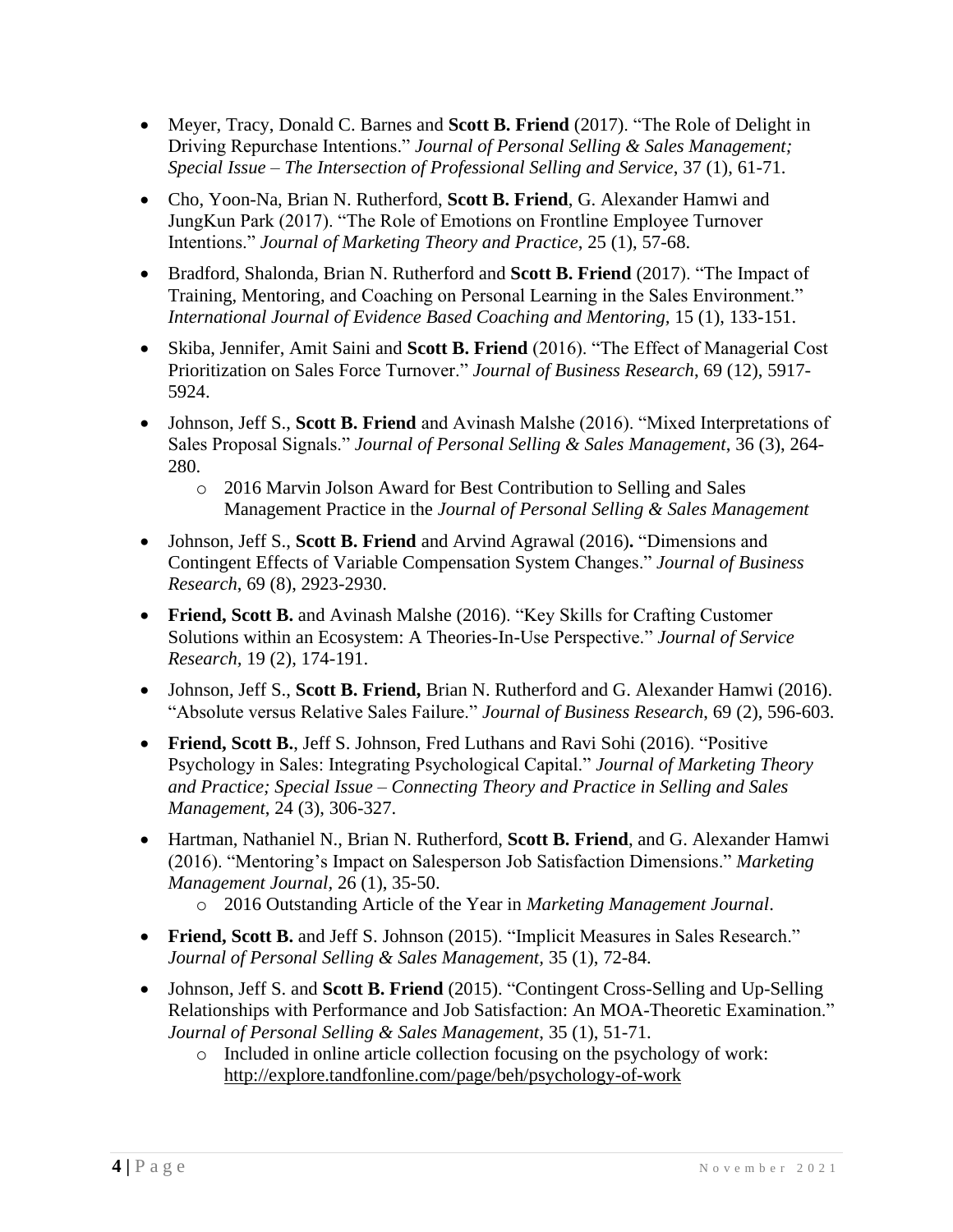- Mikeska, Jessica G., Alexander Hamwi, **Scott B. Friend**, Brian N. Rutherford and JungKun Park (2015). "Artificial Emotions Among Salespeople: Understanding the Impact of Surface Acting." *Marketing Management Journal,* 25 (2), 54-70.
- **Friend, Scott B.**, Carolyn F. Curasi, James S. Boles, and Danny N. Bellenger (2014). "Why Are You Really Losing Sales Opportunities? A Buyer Perspective on the Determinants of Key Account Sales Failures." *Industrial Marketing Management; Special Issue – Key Account Management Effectiveness: Broadening the Scope of Analysis*, 43 (7), 1124-1135.
- **Friend, Scott B.** and Jeff S. Johnson (2014). "Key Account Relationships: An Exploratory Inquiry of Customer-Based Evaluations." *Industrial Marketing Management*, 43 (4), 642-658.
- Johnson, Jeff S., **Scott B. Friend** and Bradley Horn (2014). "Levels of Analysis and Sources of Data in Sales Research: A Multilevel-Multisource Review." *Journal of Personal Selling & Sales Management*, 34 (1), 70-86.
	- o Recognized as a "Top 10 Articles Downloaded in 2015" by the *Journal of Personal Selling & Sales Management*
	- o Included in free access collection of 20 Most Read Articles published in *JPSSM*  from 2014-2016:<http://explore.tandfonline.com/page/bes/rpss-most-read-2016>
- **Friend, Scott B.,** Jeff S. Johnson, Brian N. Rutherford and G. Alexander Hamwi (2013). "INDSALES Model: A Facet-Level Job Satisfaction Model Among Salespeople." *Journal of Personal Selling & Sales Management*, 33 (4), 419-438.
- Hartmann, Nathaniel, Brian N. Rutherford, G. Alexander Hamwi and **Scott B. Friend** (2013). "The Effects of Mentoring on Salesperson Commitment." *Journal of Business Research*, 66(11), 2294-2300.
- **Friend, Scott B.,** G. Alexander Hamwi and Brian N. Rutherford (2011). "Buyer-Seller Relationships within a Multisource Context: Understanding Customer Defection and Available Alternatives." *Journal of Personal Selling & Sales Management*, 31(4), 383- 395.
- Rutherford, Brian N., G. Alexander Hamwi, **Scott B. Friend** and Nathaniel Hartmann (2011). "Measuring Salesperson Burnout: A Reduced Maslach Burnout Inventory for Sales Researchers." *Journal of Personal Selling & Sales Management*, 31(4), 431-442.
- **Friend, Scott B.,** Danny N. Bellenger and James S. Boles (2010). "Drivers of Organizational Commitment among Salespeople." *Journal of Selling & Major Account Management*¸ 9(1), 25-41.
- Moschis, George P. and **Scott B. Friend** (2008). "Segmenting the Preferences and Usage Patterns of the Mature Consumer Health-Care Market." *International Journal of Pharmaceutical and Healthcare Marketing*, 2(1), 7-21.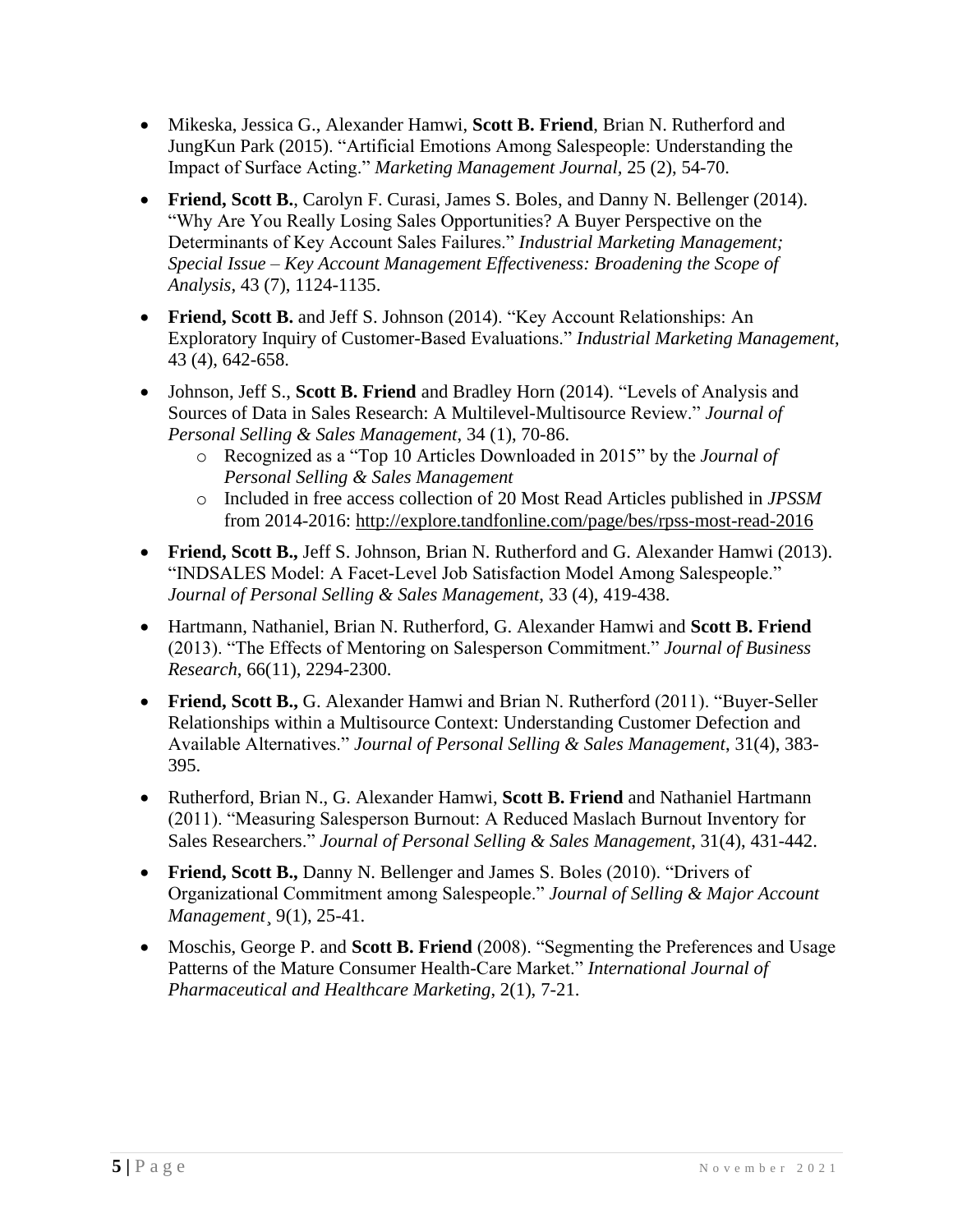# **Conference Proceedings & Presentations:**

- Ranjan, Kumar Rakesh, Scott B. Friend and Avinash Malshe. "Multi-Level Co-Creation Processes within Strategic Accounts." Proc. of 2020 American Marketing Association Summer Educators' Conference, Virtual Conference.
- Jeff S. Johnson and **Scott B. Friend**. "Dealing with a Negative Member of the Buying Center." Proc. of 2020 American Marketing Association Winter Educators' Conference, San Diego, CA.
- **Friend, Scott B.,** Avinash Malshe and Gregory J. Fisher. "Sales-Service Interfaces in B2B Value Co-Creation." Proc. of 2019 American Marketing Association Summer Educators' Conference, Chicago, IL.
- **Friend, Scott B.,** Kumar Rakesh Ranjan and Jeff S. Johnson. "Fail Fast, Sell Well: The Contingent Impact of Failing Fast on Salesperson Performance." Proc. of 2019 American Marketing Association Winter Educators' Conference, Austin, TX.
- Dahlstrom, Robert, Jody Crosno and **Scott B. Friend.** "With or Without Guile: The Role of Attributions in Resolving *Ex Post* Inference Problems." Proc. of 2018 American Marketing Association Summer Educators' Conference, Boston, MA.
- Johnson, Jeff S., Gregory J. Fisher and **Scott B. Friend**. "Crowdsourcing Service Innovation Creativity: Environmental Influences and Contingencies." Proc. of 2018 American Marketing Association Winter Educators' Conference, New Orleans, LA.
- Johnson, Jeff S., **Scott B. Friend** and William T. Self. "Biting the Hand That Rewards You: Discovering the Reward-Theft Parity Effect." Proc. of 2017 American Marketing Association's Summer Educators' Conference, San Francisco, CA.
- Skiba, Jenifer, Amit Saini and **Scott B. Friend.** "Does Cost Mindfulness of Sales Managers Hurt or Help Sales Team Morale?" Proc. of 2016 Great Lakes Institute NASMEI Conference, Chennai, India.
- Meyer, Tracy, Donald C. Barnes and **Scott B. Friend**. "Evaluating Satisfaction vs. Delight in Predicting Customer Behavior in a Retail Service Encounter." Proc. of 2016 Society for Marketing Advances Conference, Atlanta, GA.
- **Friend, Scott B.**, Jeff S. Johnson and Ravi Sohi. "Propensity to Trust in Business-to-Business Relationships: A Contingent Multilevel-Multisource Examination." Proc. of 2016 American Marketing Association's Summer Educators' Conference, Atlanta, GA.
- Johnson, Jeff S., **Scott B. Friend** and Hannah Lee. "The 3Vs of Big Data: Strategic Drivers and Contingent Effects on New Product Revenue." 2016 JPIM/MSI Research Workshop – Innovation in Data-Rich Environments, Knoxville, TN.
- Malshe, Avinash and **Scott B. Friend.** "Managing Customer Non-Receptivity during Value Co-creation." Proc. of 2016 European Marketing Academy Conference, Olso, Norway.
- Agrawal, Arvind, Jeff S. Johnson and **Scott B. Friend.** "Dimensions and Contingent Effects of Compensation System Changes." Proc. of 2015 American Marketing Association's Summer Educators' Conference, Chicago, IL.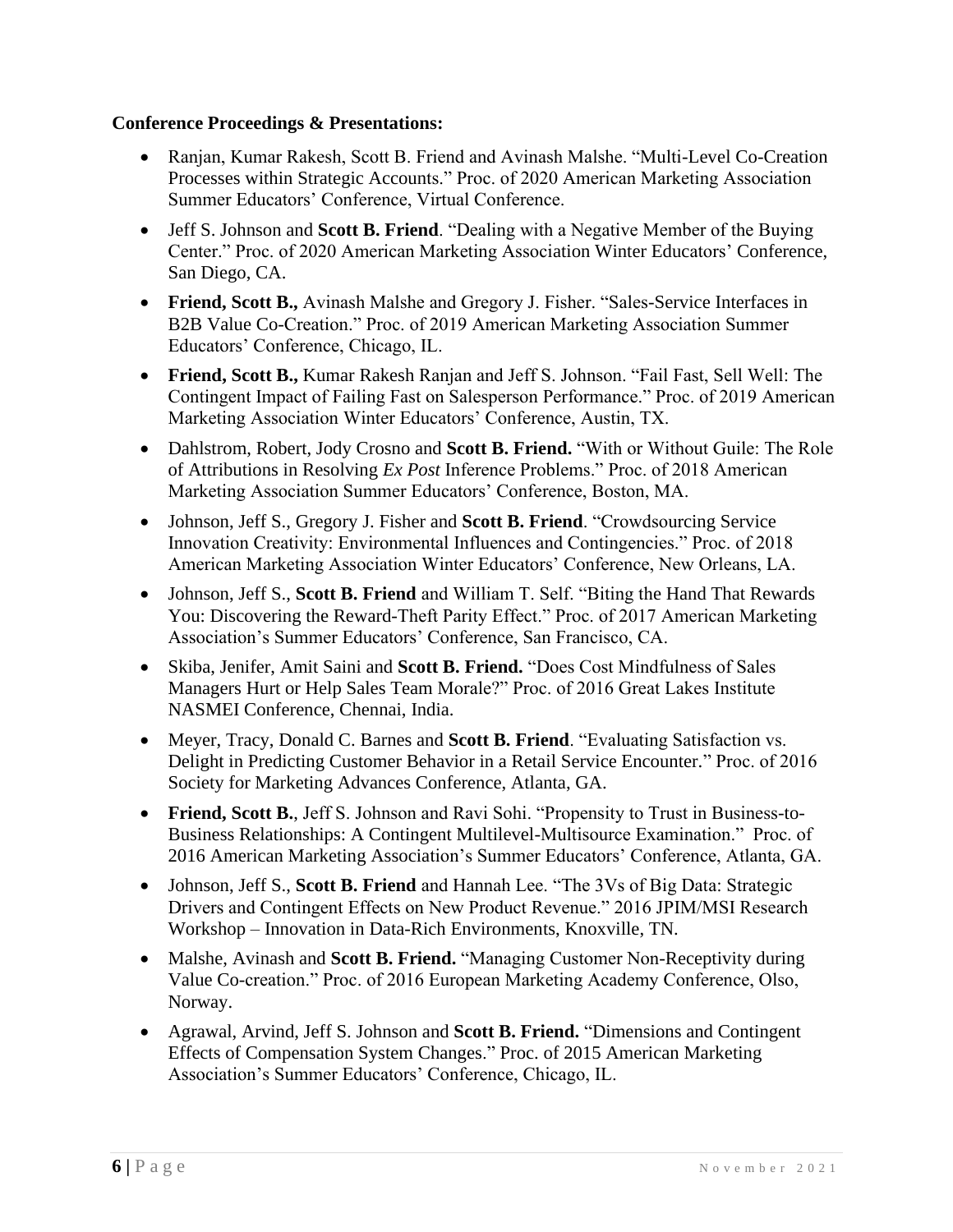- Johnson, Jeff S. and **Scott B. Friend.** "Familiarity Breeds Contempt: Manifestations of Overconfidence in Business-to-Business Relationships." Proc. of 2015 American Marketing Association's Winter Educators' Conference, San Antonio, TX
- Johnson, Jeff S., **Scott B. Friend,** Brian N. Rutherford and G. Alexander Hamwi. "Absolute versus Relative Sales Failure." Proc. of 2014 American Marketing Association's Summer Educators' Conference, San Francisco, CA.
- Mikeska, Jessica, **Scott B. Friend**, G. Alexander Hamwi and Brian N. Rutherford. "Artificial Emotions Among Salespeople: The Impact of Surface Acting on Job Satisfaction and Organizational Commitment." Proc. of 2013 American Marketing Association's Winter Educators' Conference, Las Vegas, NV.
- Hartmann, Nathaniel, Brian N. Rutherford, **Scott B. Friend** and G. Alexander Hamwi. "Effects of Mentoring on Work Attitudes and Outcomes: Direct or Indirect a la Burnout?" Proc. of 2012 National Conference in Sales Management, Indianapolis, IN.
- **Scott B. Friend** and Jeff S. Johnson. "Key Account Retention: A Naturalistic Approach Assessing the Drivers & Outcomes of Key Account Relationships." Proc. of 2011 American Marketing Association's Summer Educators' Conference, San Francisco, CA.
- Hartmann, Nathaniel, Brian N. Rutherford, **Scott B. Friend** and G. Alexander Hamwi. "The Effects of Salesperson Mentoring on Multi-Faceted Job Satisfaction." Proc. of 2011 Global Sales Science Institute Conference, Milan, Italy.
- Hartmann, Nathaniel, Brian Rutherford, G. Alexander Hamwi, and **Scott B. Friend**. "The Impact of Mentoring on Burnout and its Consequences." Proc. of Association of History, Literature, Science and Technology Conference, Houston, TX.
- **Friend, Scott B.,** Danny N. Bellenger, James S. Boles, Carolyn F. Curasi and Joe F. Hair. "Why Are You Really Winning and Losing Deals: A Customer Perspective on Determinants of Sales Failure." Proc. of 2010 Society for Marketing Advances Conference, Atlanta, GA.
- **Friend, Scott B**., G. Alexander Hamwi and Brian N. Rutherford. "Understanding the Customer Defection Process: An Examination of Multiple Source Buyer-Seller Relationships." Proc. of 2010 National Conference in Sales Management, Milwaukee, WI. **(Abstracted:** *The Journal of Personal Selling and Sales Management***)**
- **Friend, Scott B.,** Danny N. Bellenger, James S. Boles, Carolyn F. Curasi and Joe F. Hair. "Why Are You Really Winning and Losing Deals: A Customer Perspective on Determinants of Sales Failure." Proc. of 2009 Society for Marketing Advances Conference, New Orleans, LA.
- **Friend, Scott B.,** George P. Moschis, Kara Chan and Andrew M. Baker. "A Cross-Cultural Comparison of Consumer Materialism and Compulsive Consumption: A Life Course Perspective and Test of Measurement Equivalence." Proc. of 2009 American Marketing Association's Winter Educators' Conference, Tampa, FL.
- **Friend, Scott B.,** Danny N. Bellenger, James S. Boles and Pam Scholder Ellen. "The Impact of Relative Power and Information Within the Buyer-Seller Dyad: The Importance of Honesty, Benevolence and Competence." Proc. of 2009 AMA Winter Educator's Conference, Tampa, FL.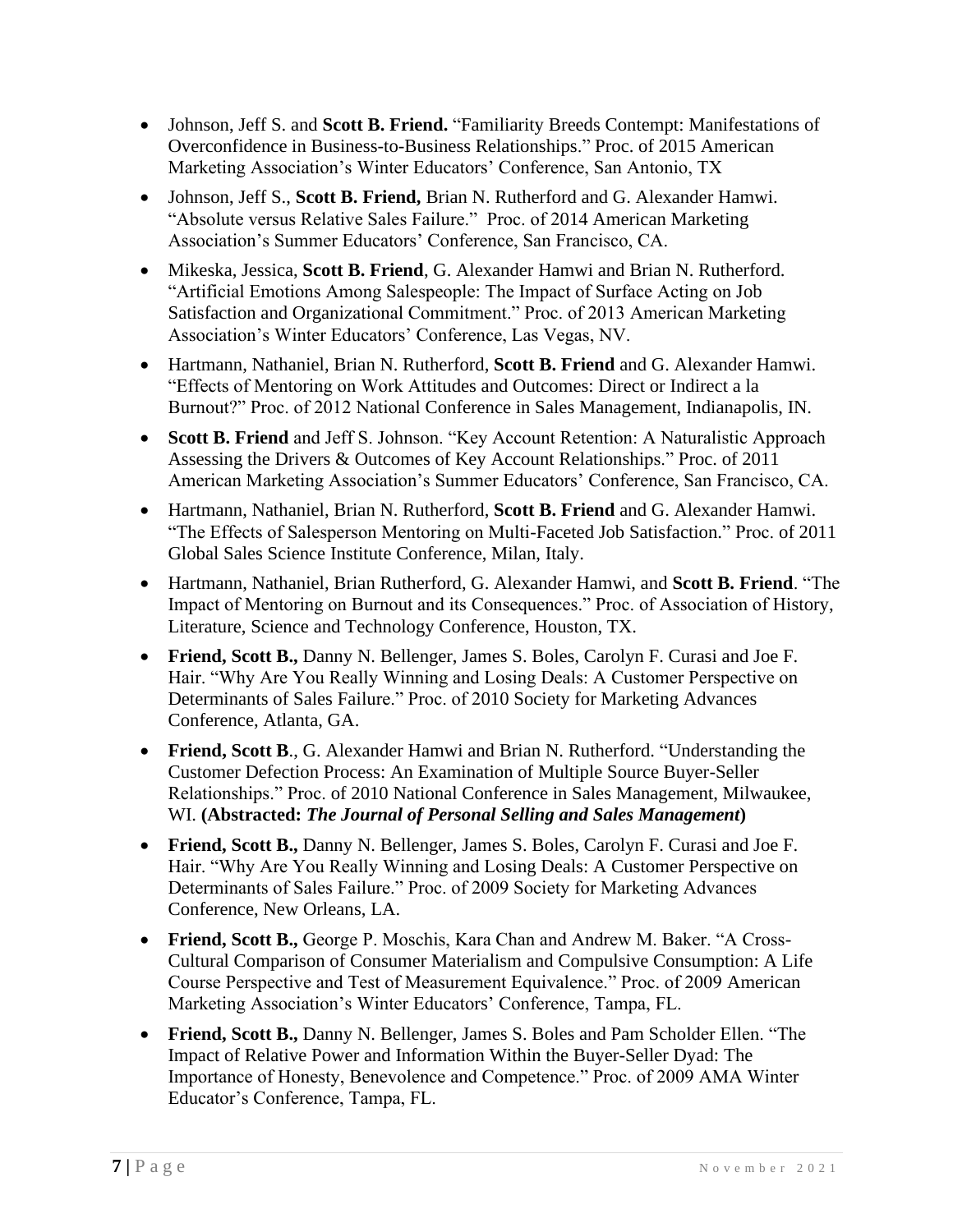#### **Dissertation:**

- *Dissertation Title:* "Why Are You Really Winning and Losing Deals: A Consumer Perspective on Determinants of Sales Failures" (May 2010)
- *Dissertation Committee:* Dr. Danny N. Bellenger (co-chair), Dr. James S. Boles (cochair), Dr. Carolyn F. Curasi (Georgia State University) and Dr. Joe F. Hair (Kennesaw State University)
	- o **AMA Sales SIG Dissertation Award**  Winner; sponsored by the Sales Excellence Institute at the University of Houston (2011)
	- o **SMA Dissertation Competition**  Runner-Up (2009)

# **Teaching**

| <b>Courses</b> | Professional Selling; Sales Communication; Sales Force Management; |
|----------------|--------------------------------------------------------------------|
| <b>Taught</b>  | Business-to-Business Marketing; Marketing Research; Principles of  |
|                | <b>Marketing</b> ; Marketing Management                            |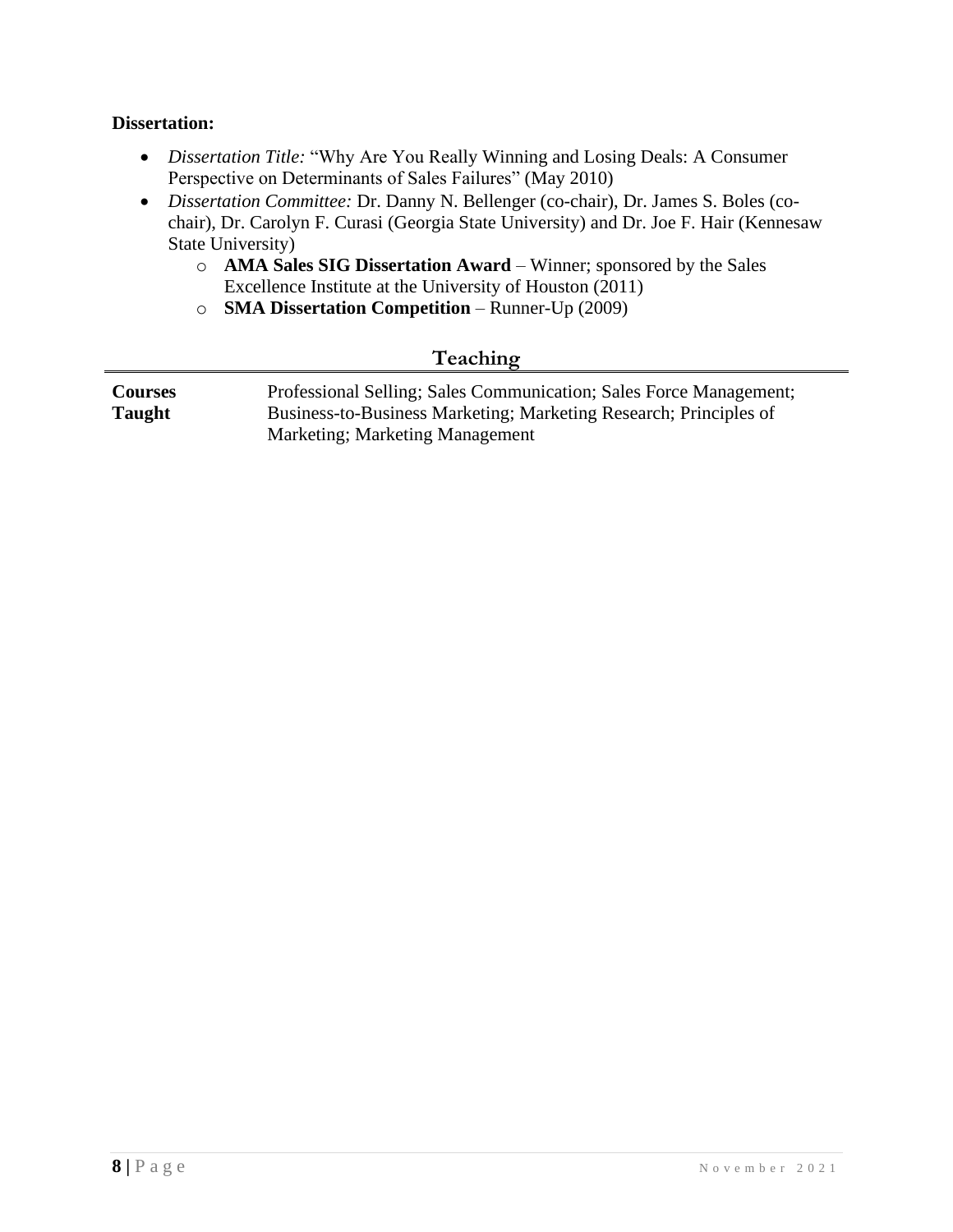- **Faculty-Staff Commendations** Center for Teaching Excellence Faculty Commendation (2021, 2020, 2019, 2017)
- **Farmer School of Business Awards for Research Excellence –** James Robeson Junior Faculty Research Excellence Award (2017)
- **Outstanding Article of the Year –** "Mentoring's Impact on Salesperson Job Satisfaction Dimensions" in *Marketing Management Journal* (2017)
- **Marvin Jolson Award for Best Contribution to Selling and Sales Management Practice** – "Mixed Interpretations of Sales Proposal Signals" in the *Journal of Personal Selling & Sales Management* (2016)
- **Journal of Personal Selling & Sales Management Best Reviewer Award –** Winner (2016)
- **UNL College of Business Administration Distinguished Teaching Award**  Winner (2013)
- **UNL Beta Theta Pi –** Outstanding Educator (2013, 2010)
- **Haring Symposium (Indiana University)** UNL faculty representative (2013)
- **UNL Delta Sigma Pi Outstanding Faculty Award** Winner (2012), Nominee (2015)
- **AMA Sales SIG Dissertation Award** Winner; sponsored by the Sales Excellence Institute at the University of Houston (2011)
- **Society for Marketing Advances Dissertation Competition** Runner-Up (2009)
- **Doctoral Consortium Fellow Nominee –** Society for Marketing Advances conference (2009)
- **Emerald Literary Network Awards for Excellence** *Highly Commended Award Winner*; "Segmenting the Preferences and Usage Patterns of the Mature Consumer Health-Care Market" (2009)
- **Emerald Literary Network Awards for Excellence** *Outstanding Reviewer;*  International Journal of Pharmaceutical and Healthcare Marketing (2009)
- **Leadership Research Scholar** University of Georgia grant provided by the *Leadership Research Consortium*; "Leadership Characteristics in Marketing: A Comparison of Consumer Opinion Leaders and Market Industry Leaders" (2004)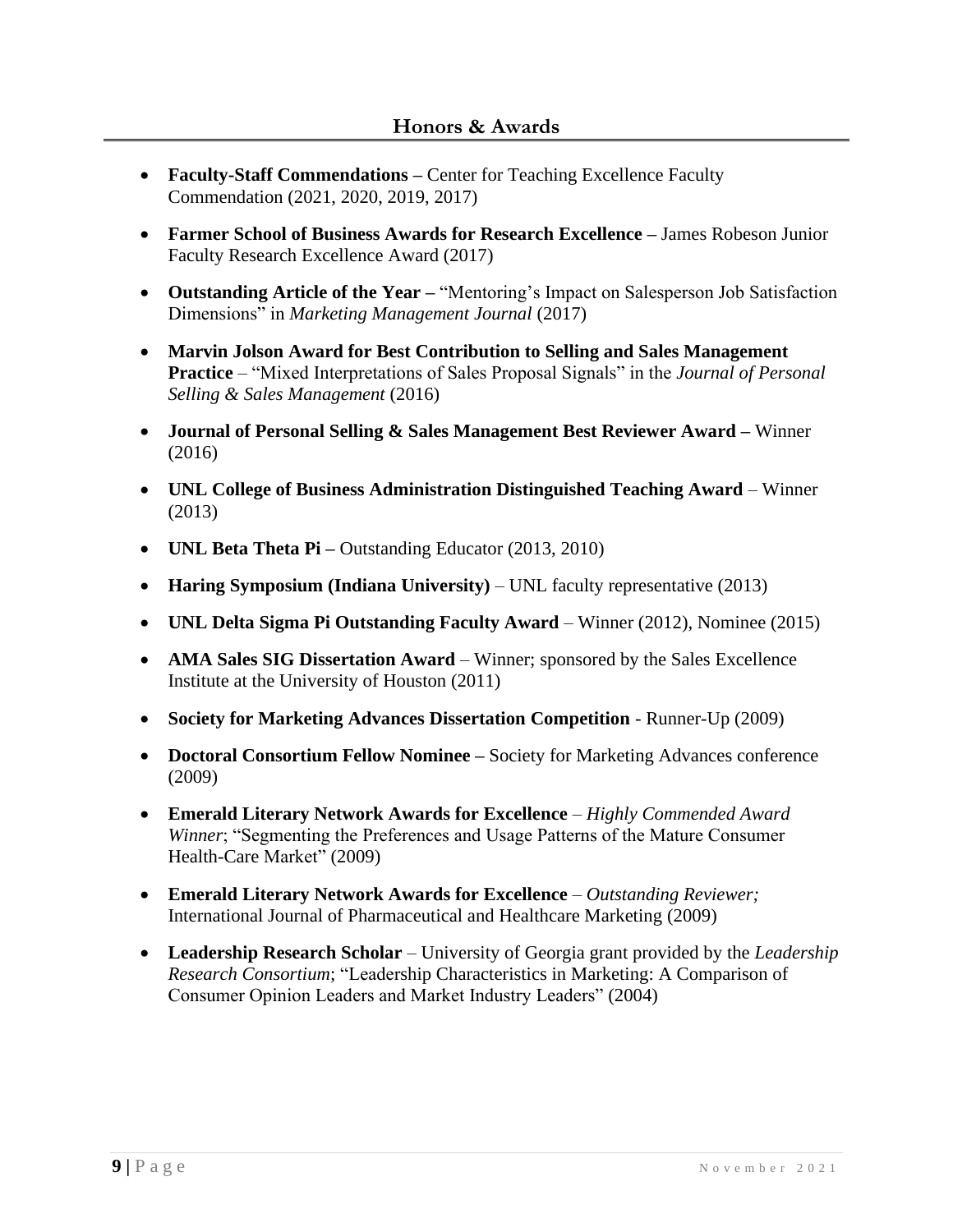# **Journal Paper Reviews:**

- **Editorial Review Boards**
	- Journal of Personal Selling & Sales Management (January 2017 present) **JPSSM Best Reviewer Award (2016)**
	- Marketing Management Journal (2018 present)
- **Ad-hoc Reviewer**
	- European Journal of Marketing
	- Industrial Marketing Management
	- Journal of Service Research
	- Journal of Business Research
	- Marketing Management Journal
	- Journal of Personal Selling & Sales Management
	- Journal of Marketing Theory and Practice
	- International Journal of Pharmaceutical and Healthcare Marketing
	- Journal of Public Policy & Marketing
	- International Journal of E-Service & Mobile Applications
	- Journal of Business & Industrial Marketing
	- Psychology & Marketing

# **Conference Paper Reviews:**

- **Ad-hoc Reviewer**
	- American Marketing Association
	- Society for Marketing Advances
	- National Conference in Sales Management

# **Professional Societies:**

- **American Marketing Association (AMA) Selling & Sales Management Special Interest Group (Sales SIG),** Chair Elect and Vice-Chair or Planning (2021-Present)
- **American Marketing Association (AMA) Selling & Sales Management Special Interest Group (Sales SIG),** Vice-Chair Recognition and Awards (2019-2021)

# **Dissertation Committees:**

- Shalonda Bradford (2014, *Savannah State University)*  A Comparative Analysis of Training, Mentoring and Coaching in the Sales Environment: Evaluating the Impact of Personal Learning on Role Ambiguity and Organizational Commitment
	- o Outside Committee Members, Kennesaw State University (DBA)
- Joseph Matthes (2014, *Marquette University*) A Conceptualization and Empirical Examination of the Effects of Marketing Alignment on Franchising Relationships
- Jeff S. Johnson (2013, *University of Missouri – Kansas City)* The Implementation of New Marketing Strategies by the Salesperson: The Constraining Factor Model
	- o **Institute for the Study of Business Markets (ISBM) Doctoral Support Award Competition –** Winner (2013)
- Justine M. Rapp (2012, *University of San Diego*) What Brings You Pleasure? The Dual Role of Desire within the Development of Compulsive Purchasing